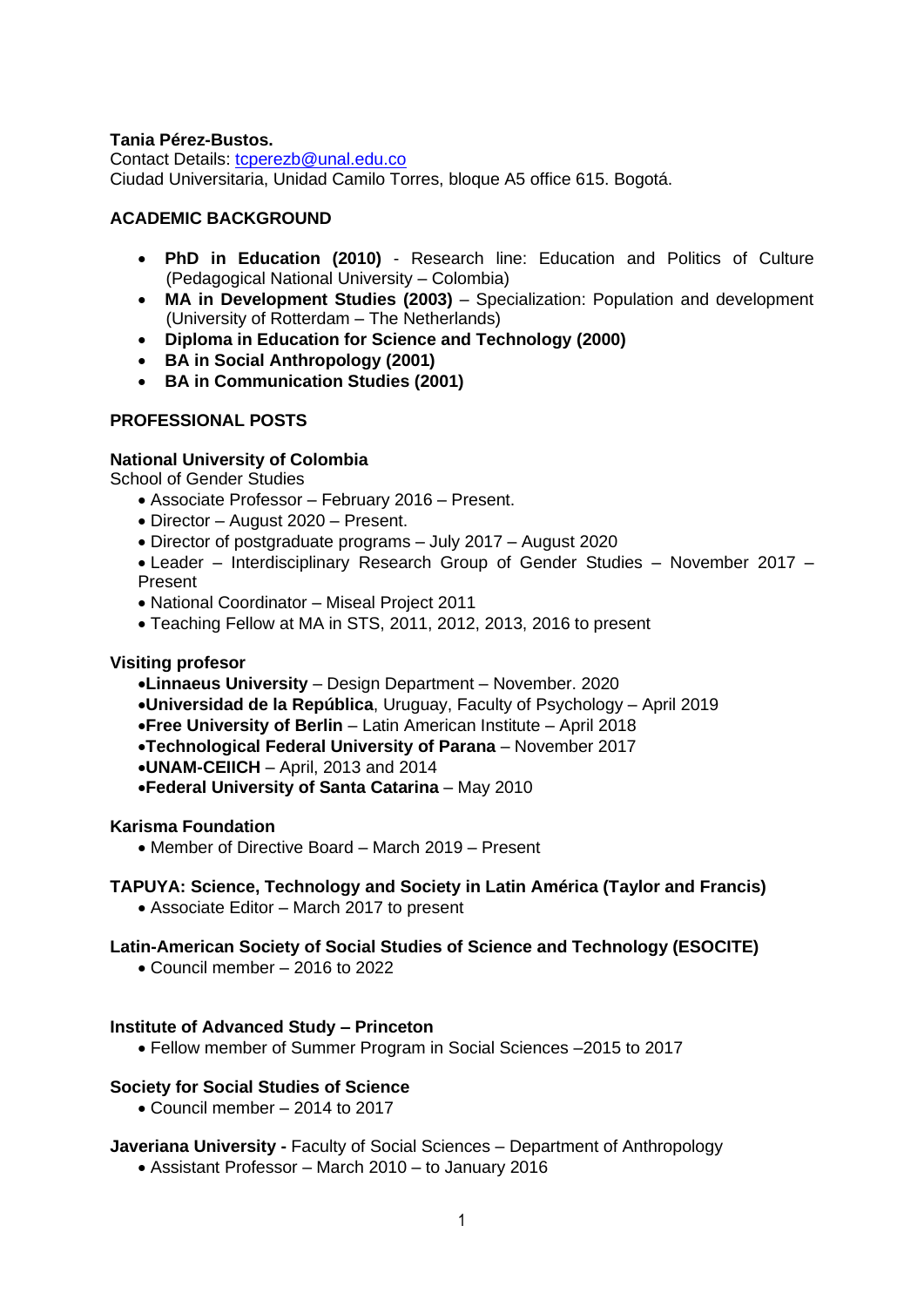• Editor in Chief – Universitas Humanística ISSN: 2011-2734 July 2011 to January 2016

## **Freie Universität Berlin -** Latin American Institute

• Visiting Researcher – July 2013 – February 2014

## **Colombian Observatory on Science and Technology**

• Consultant 2012 –2013

## **Cátedra UNESCO – Women, Sience and Technology**

• Researcher 2013

# **FUNDED RESEARCH**

Bordado cuerpos que escuchan en contextos de justicia transicional. 2020-2022 Funding body: National University of Colombia

Mending the new: Reconciliation and memory sewing circles in Rural colombia 2018-2020. Funding body: Newton Caldas Fund –

Cuando el hacer textil documenta el afecto, la intimidad y el cuidado: Análisis de piezas textiles artesanales como forma de expresión pública en Bogotá. 2018-2019. Funding body: National University of Colombia

Costurero Itinerante: Remendando prácticas y memorias desde el co-diseño de una colcha museográfica. 2016-2017 Funding body: National Center for Historic Memory (CNMH - Colombia)

Embroidering Craft and Technological Knowledge to Interculturally Enhace Pedagogical and Archival Practices 2015 to 2016 Funding body: Switzerland Cooperation for Development (CODEV)

Bordando el conocimiento propio: Sistematización de experiencias y diseño participativo del tejido como práctica de cuidado en Cartago, Valle. 2014 to 2016 Funding body: Colciencias (Colombia)

Embodying a caring science: an ethnographic analysis of the communicative practices of a trans-woman Colombian scientist in online media. 2013 to 2014 Funding body: DAAD (Germany)

The role of non-hegemonic gender positions in the communication of scientific knowledge: a study on the trans, lesbian and/or racialized experiences of Colombian female researchers in public and private universities. 2012 to 2013 Funding body: Pontifical Xaverian University (Colombia)

Center of Innovation and Resources for the Social Appropriation of Science and Technology 2009 to 2013 Funding body: Colciencias (Colombia)